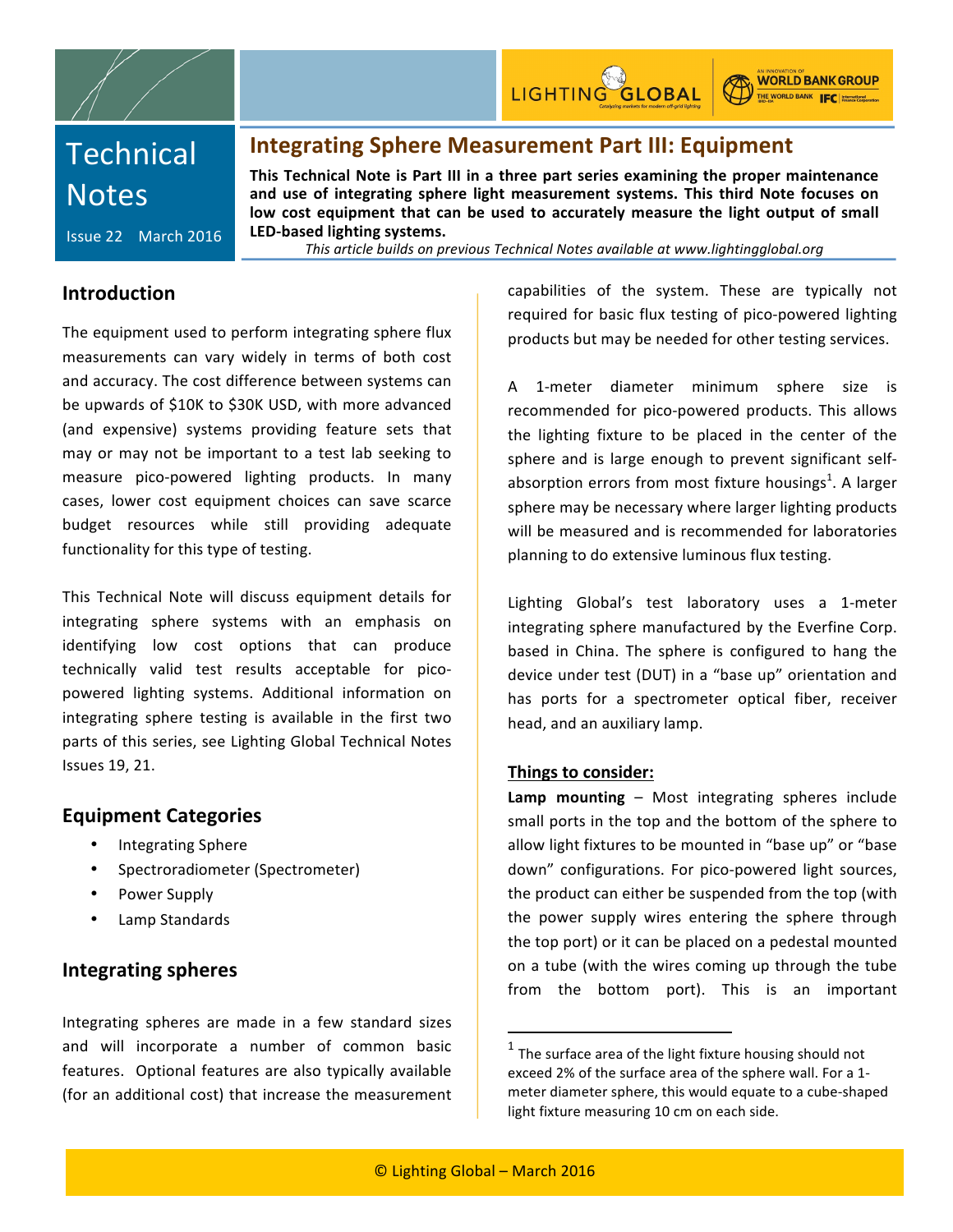# **Integrating Sphere Measurement Part III: Equipment Issue 22 March 2016**

consideration and will influence how the light fixtures are positioned and tested inside the sphere.

**Ports** – Integrating spheres will include a number of standard ports in addition to optional ports used for specialized testing. The standard ports include inputs for the detector (the optical fiber for the spectrometer or photometer head), inputs for lamp mounting (on the top and bottom of the sphere), and an auxiliary lamp port. Attention should be given to the specific port geometries and the available connector options, as these details will determine how connections are made to the sphere and may not be easy to modify in-house.

# **Spectroradiometers**

A spectrometer (spectroradiometer) is the preferred detector for measuring pico-powered lighting products. Spectrometers are available for \$2-3K USD from several manufacturers that are capable of performing these measurements. More expensive units are also available that include advanced detector features (such as integrated optical shutters used for performing dark measurements) and improved detector accuracy (cooled CCD detector arrays) with a corresponding increase in cost.

The Lighting Global program uses a USB4000+ spectrometer from Ocean Optics with a 50 um entrance slit and a diffraction grating with 600 lines blazed at 500 nm. The technical specifications of a particular spectrometer setup will vary by model #, measuring requirement, and manufacturer. Help should be available from the manufacturer when configuring the equipment to measure radiation in a specific sphere at a specific light level. Typical solar products that are tested by Lighting Global will have light in the visible portion of the spectrum (380 – 780 nm) and will be 20 to 500 lumens in output.

Lighting Global uses Spectrasuite and Oceanview software programs (~\$100 USD each) from Ocean Optics to control its spectrometer. Oceanview is intended as a general- purpose spectrometer control program and must be user configured (user customized) to perform integrating sphere measurements with self-absorption (auxiliary) corrections. Spectrasuite can also be used to capture absolute irradiance measurements (which are the basis for total luminous flux measurements) but cannot perform auxiliary corrections  $-$  AUX corrections must be calculated manually in another spreadsheet application.

Other spectrometer manufacturers have software packages that automate the auxiliary and dark (background) measurement processes and output photometric reports tailored to luminous flux measurements in integrating spheres. These software packages are typically bundled with the integrating spheres and spectroradiometers from these manufacturers.!

### **Things to consider:**

**Spectrometer software –** Software included with the spectrometer controls the spectrometer operation, acquires measurement data, and processes the data to yield radiometric and photometric results. Software varies considerably from one manufacturer to another and should at the very least allow the user to perform all of the basic procedures associated with luminous flux measurements in an integrating sphere. This includes full calibration cycles, dark (background) measurements, and self-absorption (auxiliary) corrections. When possible a laboratory should preview the spectrometer software prior to purchasing a spectrometer to check for ease-of-use and functionality issues.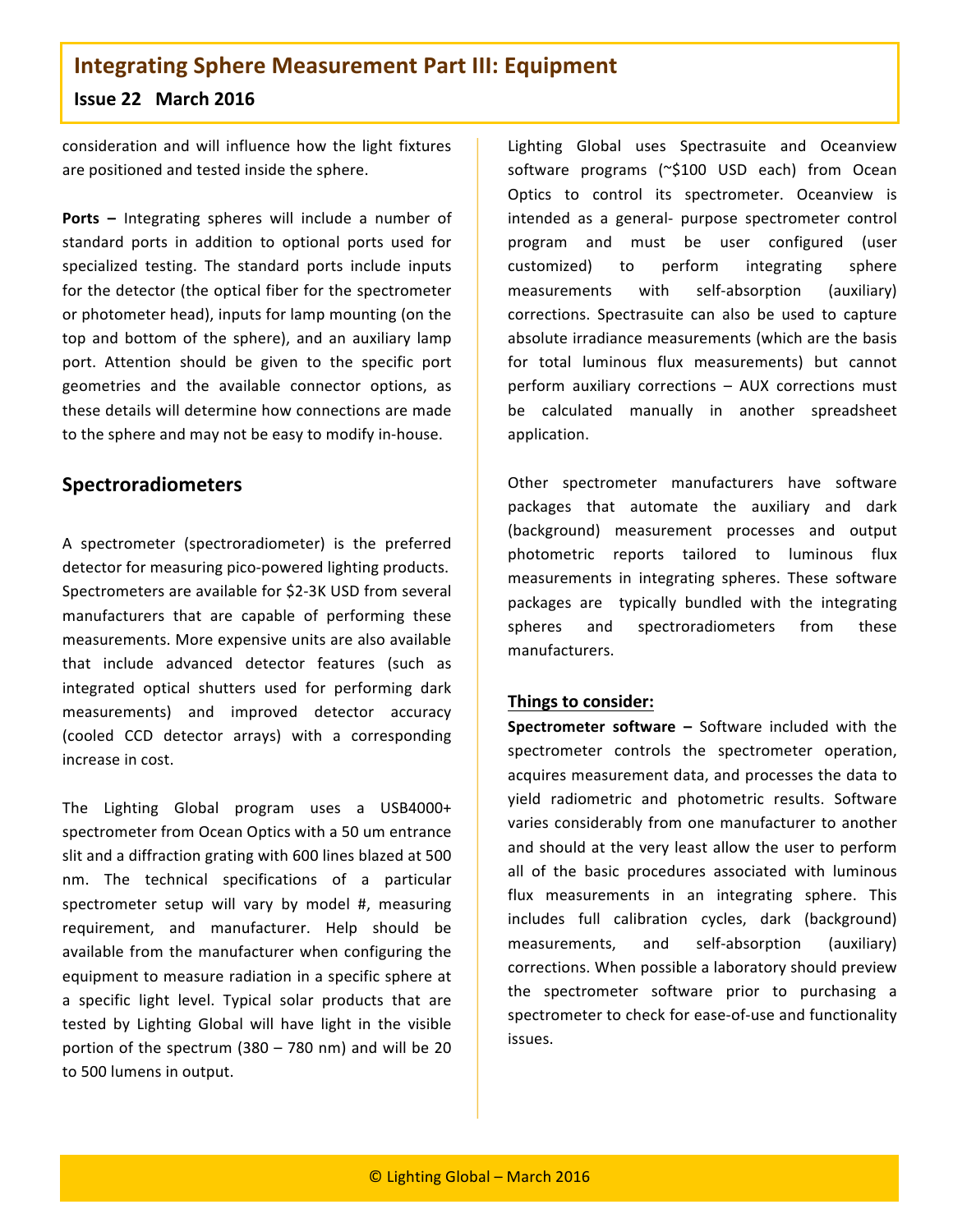# **Integrating Sphere Measurement Part III: Equipment**

**Issue 22 March 2016** 

# Lamp standards

Lamp standards used in integrating sphere systems should be characterized by an accredited calibration laboratory and be traceable to a national luminous flux standard. These lamps must be carefully chosen and handled to ensure technically valid measurement results. Calibration errors associated with lamp standards or auxiliary corrections are frequently the leading cause of measurement inaccuracies.

Lamp standards used for 1 and 2-meter integrating spheres are typically quartz tungsten halogen lamps that have been carefully seasoned, screened, and characterized by an approved calibration laboratory. 35W and 75W lamp standards are typical in this size range. The lamps, like all filament lamps, are relatively fragile and should be handled with extreme care.

The lamps are mounted in the center of the sphere. This is called a  $4\pi$  measurement. The lamps need to be kept in the same orientation in which they were seasoned and tested, either base up or base down. The lamp holder for the lamp standard should reliably secure the lamp in the same position in the middle of the sphere each time it is used.

Lighting Global uses 35W quartz tungsten halogen lamp standards. The lamps are mounted in a base up position in a custom-built lamp holder. They were characterized by Independent Testing Laboratories (ITL) Boulder, a calibration testing laboratory in the United States.

### **Things to consider:**

Given the high cost and fragile nature of halogen lamp standards, laboratories new to flux testing are advised to investigate and purchase additional, noncharacterized lamps of the same type to use for

equipment set-up and personnel training. Additionally, laboratories may want to season and characterize their own lamps, based on their traceable standards, for use in routine calibrations or for daily calibration checks.

# **Power supplies**

Power supplies serve three basic functions when used in an integrating sphere system. These functions may be served with a single power supply or multiple power supplies dedicated to specific tasks. The main functions of a power supply are:

- Powering the DUT product
- Powering the auxiliary lamp used for selfabsorption corrections
- Powering the lamp standard(s) used in routine sphere calibrations

The power supply used for DUT measurements of offgrid lighting products can be of any type that meets the power and accuracy requirements of the testing. The output power will typically be low for this class of products.

The power supply used to drive auxiliary and lamp standards must also meet the power and accuracy requirements of these lamps. The lamp standard in particular must be driven at the same current used by the calibration laboratory when that lamp was characterized. A precision shunt can be used in series with the lamp standard to calculate the lamp current during routine sphere calibrations.

Lighting Global uses a BK Precision 9153power supply and an IET Labs 0.02% precision shunt to supply power to DUTs, lamp standards, and auxiliary lamps used in their sphere.